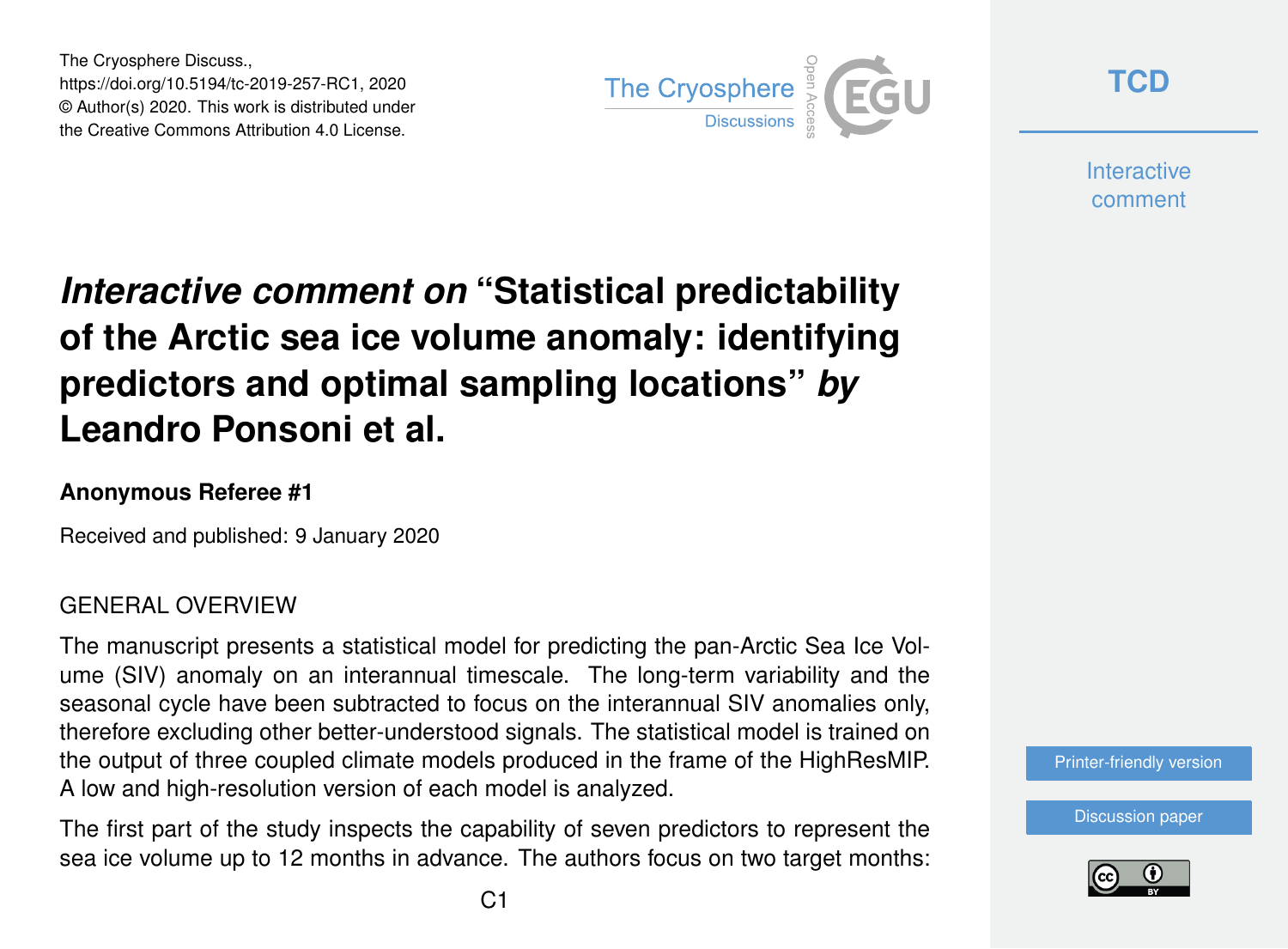March (post-winter conditions) and September (late summer conditions). These predictors are tested and combined, both on a pan-Arctic and regional scale. The results show that the best predictive skill comes from the SIV itself, and by the Sea Ice Thickness (SIT), while the other considered variables are progressively less skillful.

The study presents afterward a method to determine some optimal locations that are representative of the SIV anomaly variance. Those locations are picked in a smart way to avoid clustering of points in certain regions, while other parts of the Arctic Ocean are underrepresented. The authors show that the statistical model can reconstruct approximately 70% of the SIV anomaly variance when fed with only 4 well-placed locations.

Even though the results here presented are in line with our expectations and not surprising, the manuscript tries to establish a robust protocol to predict the SIV anomaly. Furthermore, the fact that a large part of this variance can be predicted with only a few sparse observations in strategic locations is certainly interesting and can guide the design of future observation campaign in the Arctic region. The comparison of high and low resolutions contributes to the ongoing discussion in the modeling community about the benefit of resolving small features compared to the computational costs.

The approach followed by the authors as well as the application of this methodology to the SIV anomaly is quite novel. The purpose of the work is well presented and the methodology is adequately explained. The model data here analyzed are cutting edge in terms of model physics and resolution. The manuscript is well written and the figures and tables convey the message effectively.

The content of the study is certainly appropriate for The Cryosphere and I recommend the publication of this manuscript. Below I include a few minor points and suggestions that the authors should be able to address easily.

#### SPECIFIC COMMENTS

The manuscript provides several sampling locations with a multi-model approach. In

## **[TCD](https://www.the-cryosphere-discuss.net/)**

**Interactive** comment

[Printer-friendly version](https://www.the-cryosphere-discuss.net/tc-2019-257/tc-2019-257-RC1-print.pdf)

[Discussion paper](https://www.the-cryosphere-discuss.net/tc-2019-257)